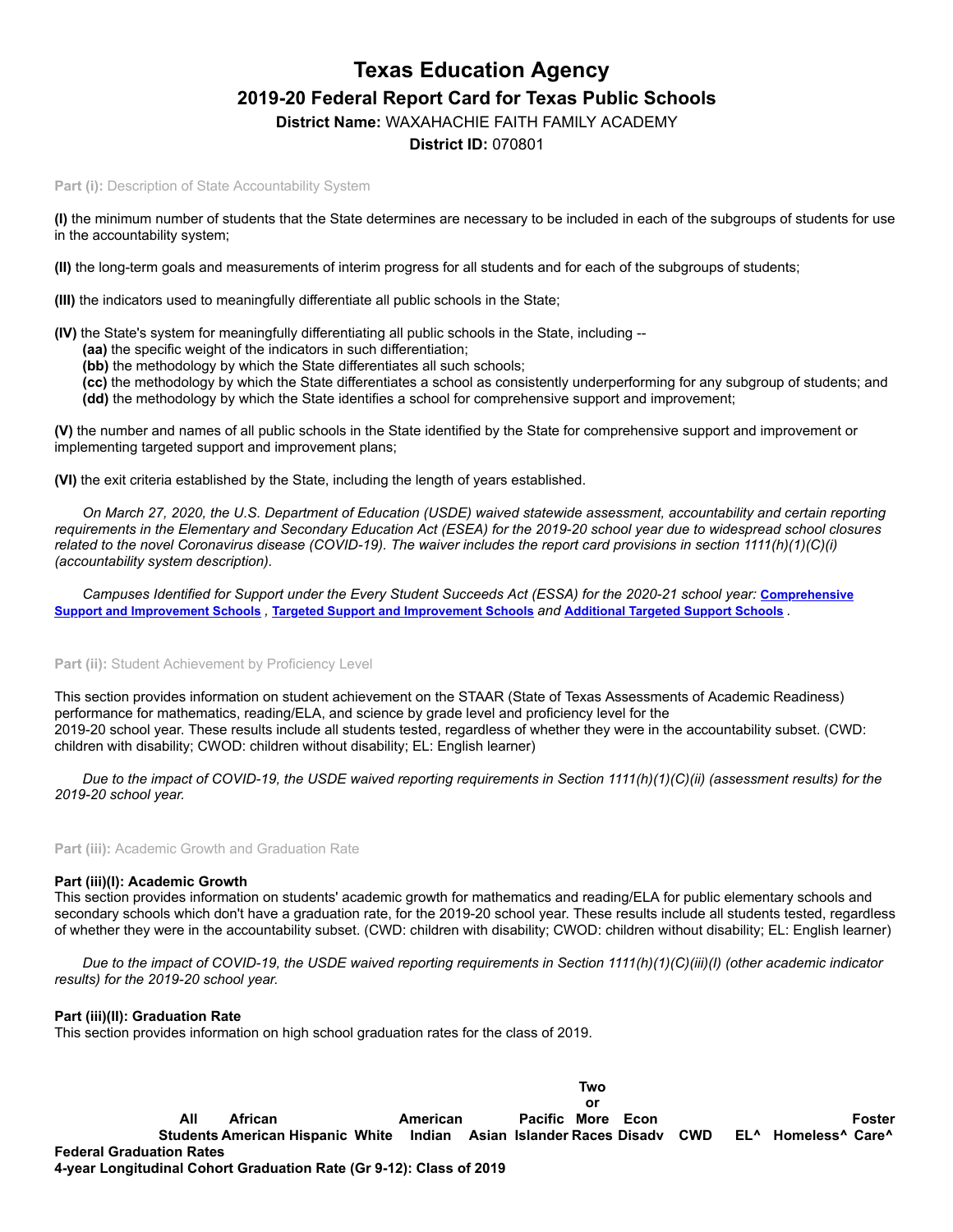|                 |       |                                         |        |                          |                          |                          |                             | or                       |          |                |        |                                                         |        |
|-----------------|-------|-----------------------------------------|--------|--------------------------|--------------------------|--------------------------|-----------------------------|--------------------------|----------|----------------|--------|---------------------------------------------------------|--------|
|                 | All   | <b>African</b>                          |        |                          | American                 |                          | <b>Pacific More</b>         |                          | Econ     |                |        |                                                         | Foster |
|                 |       | <b>Students American Hispanic White</b> |        |                          | Indian                   |                          | Asian Islander Races Disady |                          |          | <b>CWD</b>     |        | EL <sup>A</sup> Homeless <sup>A</sup> Care <sup>A</sup> |        |
| All Students    | 93.9% | 94.6%                                   | 93.3%  |                          |                          |                          |                             |                          | 94.5%    | 90.9%          | 91.8%  | 100.0%                                                  |        |
| <b>CWD</b>      | 90.9% | 100.0%                                  | $\ast$ |                          | $\overline{\phantom{0}}$ | $\overline{\phantom{0}}$ |                             | $\overline{\phantom{a}}$ | 100.0%   | 90.9%          | $\ast$ |                                                         |        |
| <b>CWOD</b>     | 94.2% | 93.3%                                   | 94.4%  | $\star$                  | -                        | $\overline{\phantom{0}}$ | $\overline{\phantom{0}}$    |                          | 93.9%    | $\blacksquare$ | 93.0%  | 100.0%                                                  |        |
| EL <sup>^</sup> | 91.8% | $\blacksquare$                          | 91.7%  | $\overline{\phantom{0}}$ | -                        | $\overline{\phantom{0}}$ | $\,$                        |                          | 93.3%    | $\star$        | 91.8%  | 100.0%                                                  |        |
| Male            | 96.7% | 100.0%                                  | 94.7%  | $\star$                  | -                        | $\,$                     |                             | *                        | 98.2%    | 83.3%          | 93.8%  | *                                                       |        |
| Female          | 90.6% | 87.5%                                   | 91.9%  | $\,$                     |                          |                          |                             |                          | $90.4\%$ | 100.0% 89.7%   |        | 100.0%                                                  |        |

**Two**

'\*' Indicates results are masked due to small numbers to protect student confidentiality.

 $'$ -' Indicates there are no students in the group.<br>'<sup>A'</sup> Ever in grades  $9.12$ 

Ever in grades 9-12

#### **Part (iv): English Language Proficiency**

This section provides information on the number and percentage of English learners achieving English language proficiency based on the 2020 TELPAS (Texas English Language Proficiency Assessment System) data.(EL: English learner)

*Due to the impact of COVID-19, the USDE waived reporting requirements in Section 1111(h)(1)(C)(iv) (English language proficiency results) for the 2019-20 school year.*

## Part (v): School Quality or Student Success (SQSS)

This section provides information on the other indicator of school quality or student success, which is college, career and military readiness (CCMR) for high schools and average performance rate of the three STAAR performance levels of all students, regardless of whether they were in the accountability subset, for elementary and secondary schools without a graduation rate. (CWD: children with disability; EL: English learner)

*Due to the impact of COVID-19, the USDE waived reporting requirements in Section 1111(h)(1)(C)(v) (school quality or student success indicator results) for the 2019-20 school year for elementary schools and secondary schools without a graduation rate. For secondary schools with CCMR (college, career, and military readiness) data, the results are reported.*

| School Quality (College, Career, and Military Readiness Performance) | All | African<br>Students American Hispanic White |     |         | American<br>Indian                | Asian  | <b>Pacific</b><br><b>Islander Races Disadv</b> | Two<br>or<br>More | Econ | <b>CWD</b> | EL  |
|----------------------------------------------------------------------|-----|---------------------------------------------|-----|---------|-----------------------------------|--------|------------------------------------------------|-------------------|------|------------|-----|
| %Students meeting<br><b>CCMR</b>                                     | 60% | 49%                                         | 64% | $\star$ | <b>Contract Contract Contract</b> | $\sim$ | $\sim$                                         | $\star$           | 61%  | 55%        | 64% |

'\*' Indicates results are masked due to small numbers to protect student confidentiality.

'-' Indicates there are no students in the group.

#### **Part (vi): Goal Meeting Status**

This section provides information on the progress of all students and each student group toward meeting the long-term goals or interim objectives on STAAR academic performance, federal graduation rate, and English learners' language proficiency. (CWD: children with disability; EL: English learner)

*Due to the impact of COVID-19, the USDE waived reporting requirements in Section 1111(h)(1)(C)(vi) (progress toward meeting long-term goals and measurements of interim progress) for the 2019-20 school year.*

#### **Part (vii):** STAAR Participation

This section provides the percentage of students assessed and not assessed on STAAR for mathematics, reading/ELA, and science. (CWD: children with disability; CWOD: children without disability; EL: English learner)

*Due to the impact of COVID-19, the USDE waived reporting requirements in Section 1111(h)(1)(C)(vii) (percentage of students assessed and not assessed) for the 2019-20 school year.*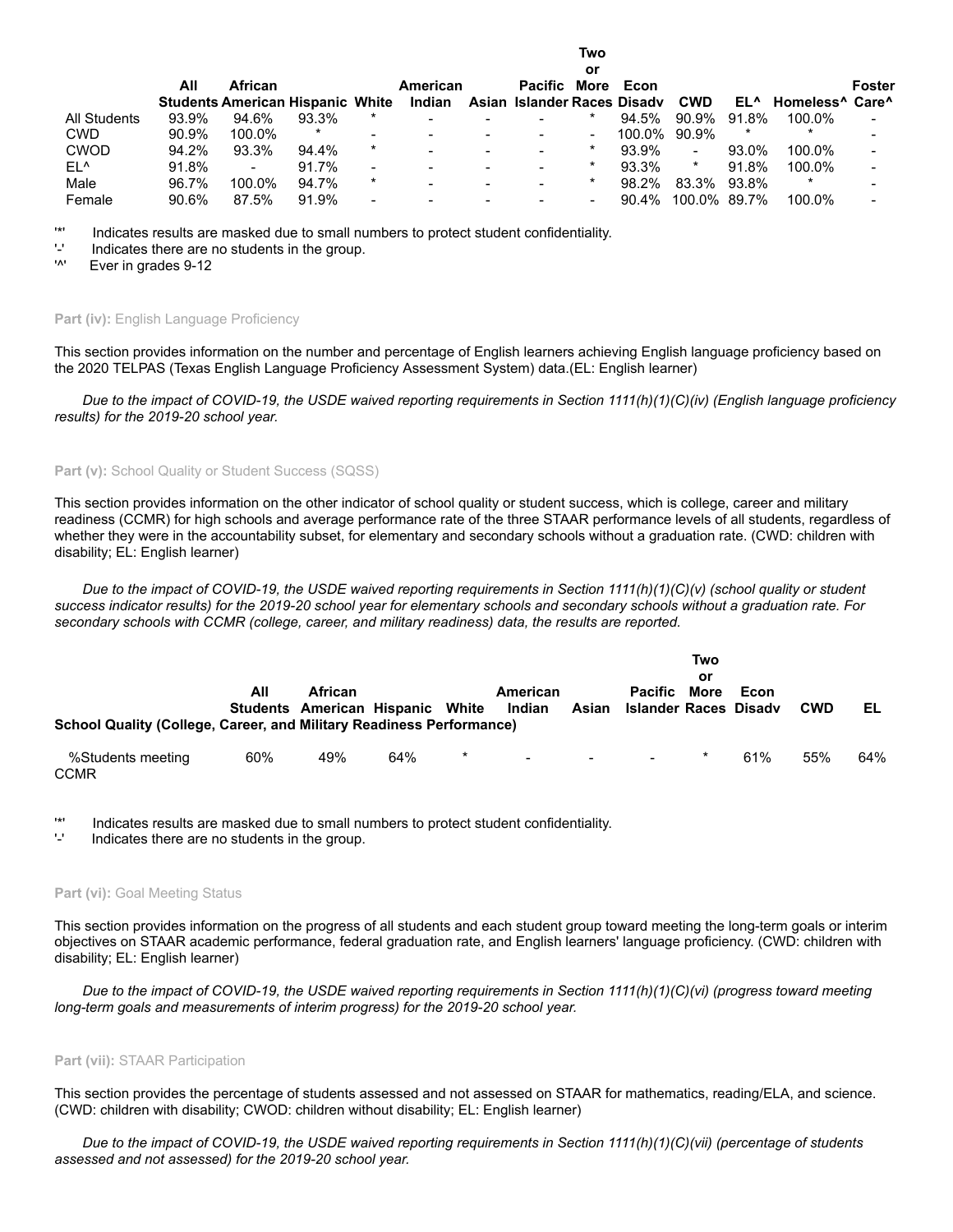# Part (viii): Civil Rights Data

Part (viii)(I) This section provides information from the 2017-18 Civil Right Data Collection (CRDC) surveys, submitted by school districts to the Office for Civil Rights on measures of school quality, climate, and safety, including counts of in-school suspensions, outof-school suspensions, expulsions, school related arrests, referrals to law enforcement, chronic absenteeism (including both excused and unexcused absences), incidences of violence, including bullying and harassment. (EL: English learner)

|                                      |        |                           |                                                              |              |           |                        |                        |                        |                |                  | <b>Students</b>        |                                      |
|--------------------------------------|--------|---------------------------|--------------------------------------------------------------|--------------|-----------|------------------------|------------------------|------------------------|----------------|------------------|------------------------|--------------------------------------|
|                                      |        |                           |                                                              |              |           | Indian<br>or           |                        |                        | Two or         |                  |                        | with<br><b>Students Disabilities</b> |
|                                      |        | <b>Total</b>              | African                                                      |              |           | Alaska                 |                        | <b>Pacific</b>         | <b>More</b>    |                  | with                   | (Section                             |
|                                      |        |                           | students American Hispanic White Native Asian Islander Races |              |           |                        |                        |                        |                |                  | <b>EL Disabilities</b> | 504)                                 |
| <b>Students Without Disabilities</b> |        |                           |                                                              |              |           |                        |                        |                        |                |                  |                        |                                      |
| In-School Suspensions                |        |                           |                                                              |              |           |                        |                        |                        |                |                  |                        |                                      |
|                                      | Male   | 121                       | 61                                                           | 60           | $\pmb{0}$ | 0                      | 0                      | 0                      | 0              | 46               |                        |                                      |
|                                      | Female | 105                       | 63                                                           | 42           | 0         | 0                      | 0                      | 0                      | 0              | 35               |                        |                                      |
|                                      | Total  | 226                       | 124                                                          | 102          | 0         | $\Omega$               | 0                      | $\mathbf 0$            | 0              | 81               |                        |                                      |
| Out-of-School Suspensions            |        |                           |                                                              |              |           |                        |                        |                        |                |                  |                        |                                      |
|                                      | Male   | 27                        | 12                                                           | 15           | 0         | 0                      | 0                      | 0                      | 0              | 13               |                        |                                      |
|                                      | Female | 26                        | 14                                                           | 12           | 0         | 0                      | 0                      | 0                      | 0              | 10               |                        |                                      |
|                                      | Total  | 53                        | 26                                                           | 27           | 0         | $\Omega$               | 0                      | $\mathbf{0}$           | 0              | 23               |                        |                                      |
| Expulsions                           |        |                           |                                                              |              |           |                        |                        |                        |                |                  |                        |                                      |
| With                                 | Male   | 0                         | 0                                                            | 0            | 0         | 0                      | 0                      | 0                      | 0              | $\pmb{0}$        |                        |                                      |
| Educational                          |        |                           |                                                              |              |           |                        |                        |                        |                |                  |                        |                                      |
| Services                             |        |                           |                                                              |              |           |                        |                        |                        |                |                  |                        |                                      |
|                                      | Female | 0                         | 0                                                            | 0            | 0         | 0                      | 0                      | 0                      | 0              | 0                |                        |                                      |
|                                      | Total  | 0                         | 0                                                            | 0            | 0         | 0                      | 0                      | $\pmb{0}$              | 0              | $\pmb{0}$        |                        |                                      |
| Without                              | Male   | 0                         | 0                                                            | 0            | 0         | $\Omega$               | 0                      | 0                      | 0              | 0                |                        |                                      |
| Educational                          |        |                           |                                                              |              |           |                        |                        |                        |                |                  |                        |                                      |
| Services                             |        |                           |                                                              |              |           |                        |                        |                        |                |                  |                        |                                      |
|                                      | Female | 0                         | 0                                                            | 0            | 0         | 0                      | 0                      | 0                      | 0              | 0                |                        |                                      |
|                                      | Total  | 0                         | 0                                                            | 0            | $\pmb{0}$ | 0                      | $\pmb{0}$              |                        |                |                  |                        |                                      |
| <b>Under Zero</b>                    |        | 0                         |                                                              | 0            | $\pmb{0}$ | $\Omega$               | $\mathbf 0$            | 0<br>$\Omega$          | 0<br>0         | 0                |                        |                                      |
|                                      | Male   |                           | 0                                                            |              |           |                        |                        |                        |                | 0                |                        |                                      |
| Tolerance                            |        |                           |                                                              |              |           |                        |                        |                        |                |                  |                        |                                      |
| Policies                             |        |                           |                                                              |              |           |                        |                        |                        |                |                  |                        |                                      |
|                                      | Female | 0                         | 0                                                            | 0            | 0         | 0                      | 0                      | 0                      | 0              | 0                |                        |                                      |
|                                      | Total  | 0                         | 0                                                            | 0            | 0         | $\mathbf{0}$           | $\mathbf 0$            | $\mathbf{0}$           | 0              | $\pmb{0}$        |                        |                                      |
| <b>School-Related Arrests</b>        |        |                           |                                                              |              |           |                        |                        |                        |                |                  |                        |                                      |
|                                      | Male   | 0                         | 0                                                            | 0            | 0         | 0                      | 0                      | 0                      | 0              | 0                |                        |                                      |
|                                      | Female | 0                         | 0                                                            | 0            | 0         | 0                      | 0                      | 0                      | 0              | $\pmb{0}$        |                        |                                      |
|                                      | Total  | 0                         | 0                                                            | 0            | 0         | $\Omega$               | 0                      | 0                      | 0              | 0                |                        |                                      |
| Referrals to Law Enforcement         |        |                           |                                                              |              |           |                        |                        |                        |                |                  |                        |                                      |
|                                      | Male   | 0                         | 0                                                            | 0            | 0         | 0                      | 0                      | 0                      | 0              | 0                |                        |                                      |
|                                      | Female | 0                         | 0                                                            | 0            | 0         | 0                      | $\pmb{0}$              | 0                      | 0              | $\pmb{0}$        |                        |                                      |
|                                      | Total  | 0                         | 0                                                            | 0            | 0         | $\Omega$               | 0                      | $\Omega$               | 0              | $\pmb{0}$        |                        |                                      |
| <b>Students With Disabilities</b>    |        |                           |                                                              |              |           |                        |                        |                        |                |                  |                        |                                      |
| In-School Suspensions                |        |                           |                                                              |              |           |                        |                        |                        |                |                  |                        |                                      |
|                                      | Male   | 10                        | 6                                                            | 4            | 0         | 0                      | 0                      | 0                      | 0              | 1                |                        | 0                                    |
|                                      | Female | 8                         | 6                                                            | 2            | 0         | 0                      | 0                      | 0                      | 0              | $\boldsymbol{2}$ |                        | $\pmb{0}$                            |
|                                      | Total  | 18                        | 12                                                           | 6            | 0         | $\Omega$               | $\mathbf{0}$           | $\mathbf{0}$           | 0              | 3                |                        | 0                                    |
| Out-of-School Suspensions            |        |                           |                                                              |              |           |                        |                        |                        |                |                  |                        |                                      |
|                                      | Male   | 10                        | 3                                                            | 7            | 0         | 0                      | 0                      | 0                      | 0              | 6                |                        | $\overline{a}$                       |
|                                      | Female | $\ensuremath{\mathsf{3}}$ | $\boldsymbol{2}$                                             | $\mathbf{1}$ | $\pmb{0}$ | $\pmb{0}$              | $\pmb{0}$              | 0                      | 0              | $\mathsf 0$      |                        | $\pmb{0}$                            |
|                                      | Total  | 13                        | 5                                                            | 8            | $\pmb{0}$ | $\pmb{0}$              | $\pmb{0}$              | $\pmb{0}$              | 0              | $\,6\,$          |                        | $\overline{4}$                       |
| Expulsions                           |        |                           |                                                              |              |           |                        |                        |                        |                |                  |                        |                                      |
| With                                 | Male   | 0                         | 0                                                            | 0            | $\pmb{0}$ | $\pmb{0}$              | $\pmb{0}$              | $\pmb{0}$              | 0              | $\pmb{0}$        |                        | $\pmb{0}$                            |
| Educational                          |        |                           |                                                              |              |           |                        |                        |                        |                |                  |                        |                                      |
| Services                             |        |                           |                                                              |              |           |                        |                        |                        |                |                  |                        |                                      |
|                                      | Female | 0                         | 0                                                            | 0            | $\pmb{0}$ | $\pmb{0}$              | 0                      | 0                      | 0              | 0                |                        | $\pmb{0}$                            |
|                                      | Total  | 0                         | 0                                                            | $\pmb{0}$    | $\pmb{0}$ | $\pmb{0}$              | $\pmb{0}$              | $\pmb{0}$              | 0              | $\pmb{0}$        |                        | $\pmb{0}$                            |
| Without                              | Male   | 0                         | $\mathsf 0$                                                  | $\pmb{0}$    | $\pmb{0}$ | $\pmb{0}$              | $\pmb{0}$              | $\mathbf 0$            | 0              | $\pmb{0}$        |                        | $\pmb{0}$                            |
| Educational                          |        |                           |                                                              |              |           |                        |                        |                        |                |                  |                        |                                      |
| Services                             |        |                           |                                                              |              |           |                        |                        |                        |                |                  |                        |                                      |
|                                      |        |                           |                                                              |              |           |                        |                        |                        |                |                  |                        |                                      |
|                                      | Female | 0                         | 0                                                            | 0            | $\pmb{0}$ | 0                      | $\pmb{0}$              | 0                      | 0              | 0                |                        | 0                                    |
|                                      | Total  | $\pmb{0}$                 | 0                                                            | $\pmb{0}$    | $\pmb{0}$ | $\pmb{0}$<br>$\pmb{0}$ | $\pmb{0}$<br>$\pmb{0}$ | $\pmb{0}$<br>$\pmb{0}$ | 0<br>$\pmb{0}$ | $\pmb{0}$        |                        | $\pmb{0}$                            |
| Under Zero                           | Male   | 0                         | $\pmb{0}$                                                    | 0            | $\pmb{0}$ |                        |                        |                        |                | $\pmb{0}$        |                        | 0                                    |
| Tolerance                            |        |                           |                                                              |              |           |                        |                        |                        |                |                  |                        |                                      |

Policies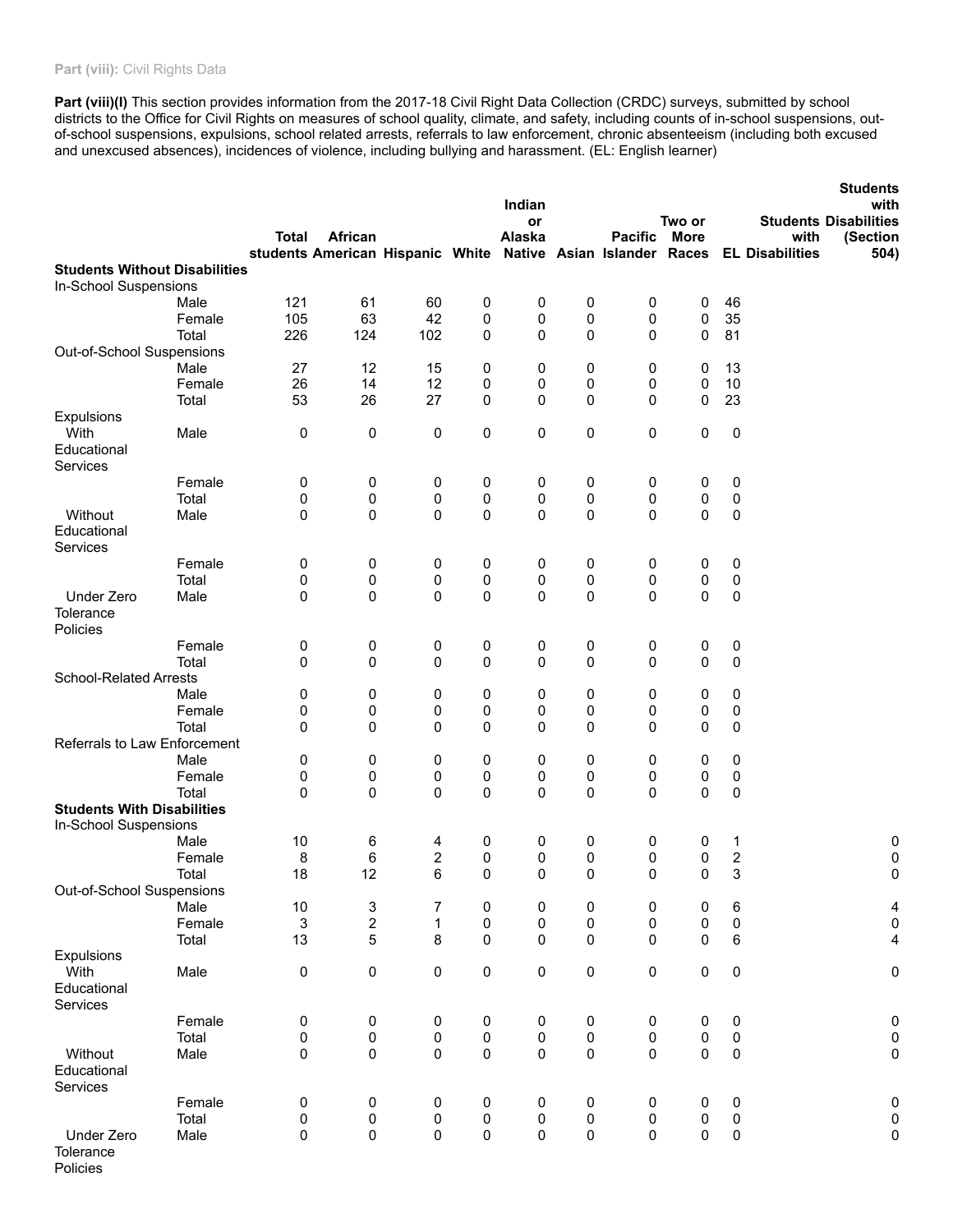|                               |        |       |                                  |     |              | Indian |          |                       |                          |    |                        | <b>Students</b><br>with      |
|-------------------------------|--------|-------|----------------------------------|-----|--------------|--------|----------|-----------------------|--------------------------|----|------------------------|------------------------------|
|                               |        |       |                                  |     |              | or     |          |                       | Two or                   |    |                        | <b>Students Disabilities</b> |
|                               |        | Total | African                          |     |              | Alaska |          | <b>Pacific</b>        | <b>More</b>              |    | with                   | (Section                     |
|                               |        |       | students American Hispanic White |     |              |        |          | Native Asian Islander | Races                    |    | <b>EL Disabilities</b> | 504)                         |
|                               | Female | 0     | 0                                | 0   | 0            | 0      | 0        | 0                     | 0                        | 0  |                        | 0                            |
|                               | Total  | 0     | 0                                | 0   | 0            | 0      | $\Omega$ | 0                     | 0                        | 0  |                        | 0                            |
| <b>School-Related Arrests</b> |        |       |                                  |     |              |        |          |                       |                          |    |                        |                              |
|                               | Male   | 0     | 0                                | 0   | 0            | 0      | 0        | 0                     | 0                        | 0  |                        | 0                            |
|                               | Female | 0     | 0                                | 0   | 0            | 0      |          | 0                     | 0                        | 0  |                        | 0                            |
|                               | Total  | 0     | 0                                | 0   | 0            | 0      | 0        | $\Omega$              | 0                        | 0  |                        | 0                            |
| Referrals to Law Enforcement  |        |       |                                  |     |              |        |          |                       |                          |    |                        |                              |
|                               | Male   | 0     | 0                                | 0   | 0            | 0      | 0        | 0                     | 0                        | 0  |                        | 0                            |
|                               | Female | 0     | 0                                | 0   | 0            | 0      | 0        | 0                     | 0                        | 0  |                        | 0                            |
|                               | Total  | 0     | 0                                | 0   | $\mathbf{0}$ | 0      | $\Omega$ | 0                     | 0                        | 0  |                        | 0                            |
| <b>All Students</b>           |        |       |                                  |     |              |        |          |                       |                          |    |                        |                              |
| <b>Chronic Absenteeism</b>    |        |       |                                  |     |              |        |          |                       |                          |    |                        |                              |
|                               | Male   | 132   | 54                               | 71  |              |        |          |                       | $\overline{\phantom{0}}$ | 43 | 8                      |                              |
|                               | Female | 133   | 62                               | 65  | 5            |        |          |                       |                          | 32 | 5                      |                              |
|                               | Total  | 265   | 116                              | 136 | 12           |        |          |                       |                          | 75 | 13                     |                              |

|                                                                            | Total |
|----------------------------------------------------------------------------|-------|
| Incidents of Violence                                                      |       |
| Incidents of rape or attempted rape                                        | 0     |
| Incidents of sexual assault (other than rape)                              |       |
| Incidents of robbery with a weapon                                         |       |
| Incidents of robbery with a firearm or explosive device                    |       |
| Incidents of robbery without a weapon                                      |       |
| Incidents of physical attack or fight with a weapon                        |       |
| Incidents of physical attack or fight with a firearm or explosive device   |       |
| Incidents of physical attack or fight without a weapon                     |       |
| Incidents of threats of physical attack with a weapon                      |       |
| Incidents of threats of physical attack with a firearm or explosive device |       |
| Incidents of threats of physical attack without a weapon                   |       |
| Incidents of possession of a firearm or explosive device                   | 0     |
| Allegations of Harassment or bullying                                      |       |
| On the basis of sex                                                        | 0     |
| On the basis of race                                                       |       |
| On the basis of disability                                                 |       |
| On the basis of sexual orientation                                         |       |
| On the basis of religion                                                   |       |

**Part (viii)(II)** This section provides information from the 2017-18 Civil Right Data Collection (CRDC) surveys, submitted by school districts to the Office for Civil Rights, on the number of students enrolled in preschool programs and accelerated coursework to earn postsecondary credit while still in high school.

|                               |        |       |                                       |     |       | Indian<br>or            |          |                                  | Two or               |     | <b>Students</b>                |
|-------------------------------|--------|-------|---------------------------------------|-----|-------|-------------------------|----------|----------------------------------|----------------------|-----|--------------------------------|
|                               |        | Total | African<br>students American Hispanic |     | White | Alaska<br><b>Native</b> |          | <b>Pacific</b><br>Asian Islander | <b>More</b><br>Races |     | with<br><b>EL Disabilities</b> |
| Preschool Programs            |        |       |                                       |     |       |                         |          |                                  |                      |     |                                |
|                               | Male   | 97    | 30                                    | 56  | 10    | 0                       | 0        | 0                                |                      | 42  | 8                              |
|                               | Female | 139   | 43                                    | 80  | 12    | 0                       |          | 0                                | 3                    | 59  | 7                              |
|                               | Total  | 236   | 73                                    | 136 | 22    | $\Omega$                |          | $\Omega$                         | 4                    | 101 | 15                             |
| <b>Accelerated Coursework</b> |        |       |                                       |     |       |                         |          |                                  |                      |     |                                |
| <b>Advanced Placement</b>     | Male   | 48    | 12                                    | 36  | 0     | 0                       | 0        | 0                                | 0                    | 13  | 1                              |
| Courses                       |        |       |                                       |     |       |                         |          |                                  |                      |     |                                |
|                               | Female | 65    | 16                                    | 49  | 0     | 0                       | 0        | 0                                | 0                    | 21  | 0                              |
|                               | Total  | 113   | 28                                    | 85  | 0     | 0                       | $\Omega$ | $\Omega$                         | $\Omega$             | 34  | 1                              |
| International                 | Male   |       |                                       |     |       |                         |          |                                  |                      |     | $\blacksquare$                 |
| <b>Baccalaureate Courses</b>  |        |       |                                       |     |       |                         |          |                                  |                      |     |                                |
|                               | Female |       |                                       |     |       |                         |          |                                  |                      |     |                                |
|                               | Total  |       |                                       |     |       |                         |          |                                  |                      |     | $\overline{\phantom{a}}$       |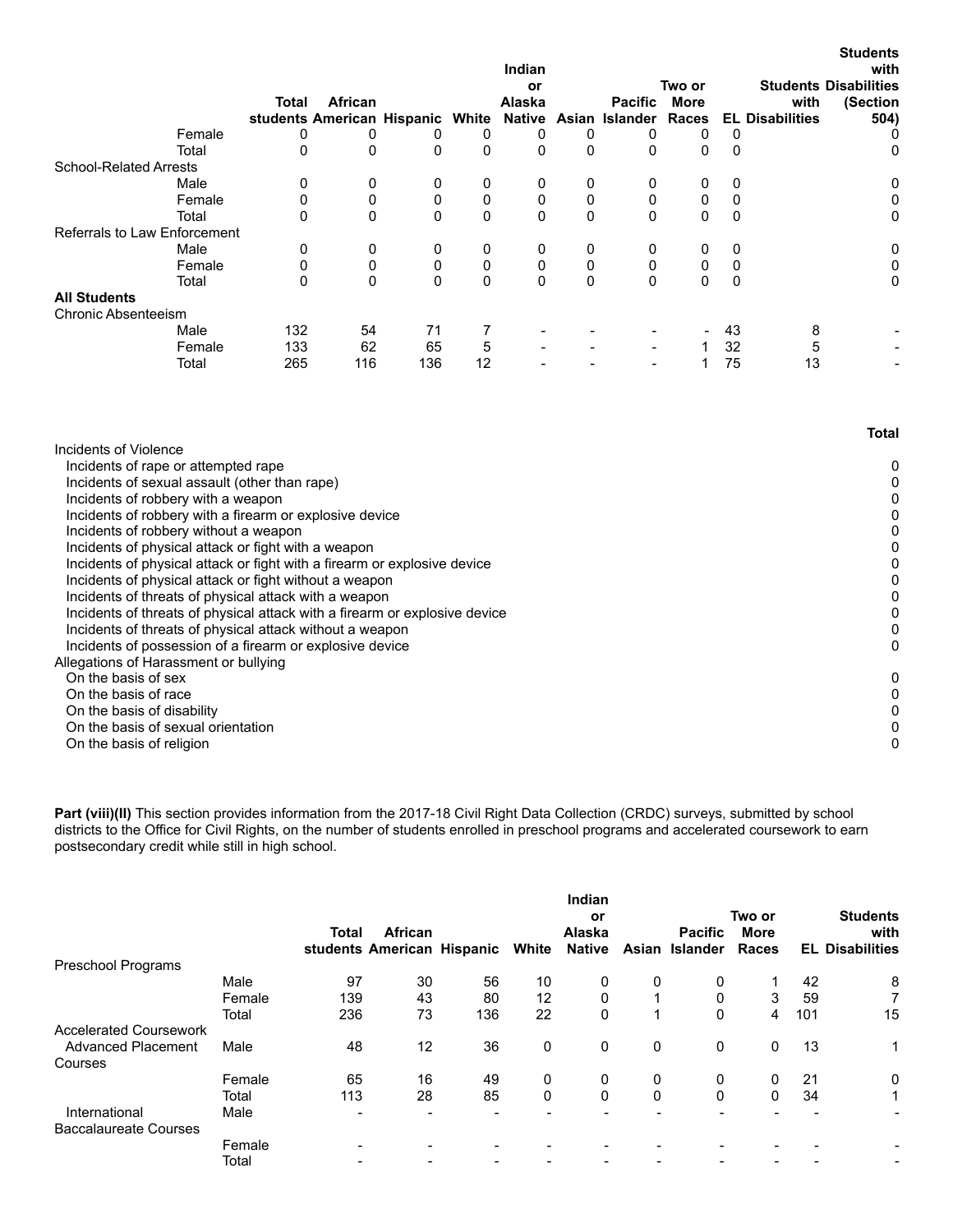|                                                |                 | Total | African<br>students American Hispanic |          | White | Indian<br>or<br><b>Alaska</b><br>Native |        | <b>Pacific</b><br>Asian Islander | Two or<br>More<br>Races | <b>Students</b><br>with<br><b>EL Disabilities</b> |
|------------------------------------------------|-----------------|-------|---------------------------------------|----------|-------|-----------------------------------------|--------|----------------------------------|-------------------------|---------------------------------------------------|
| Dual Enrollment/Dual<br><b>Credit Programs</b> | Male            | 10    |                                       |          |       |                                         | 0      |                                  |                         |                                                   |
|                                                | Female<br>Total | 16    | 4                                     | 5.<br>12 | 0     | $^{(1)}$                                | 0<br>0 |                                  |                         | 0<br>0                                            |

'-' Indicates there are no data available in the group.<br>'-3' Indicates skip logic failure.

Indicates skip logic failure.

'-8' Indicates EDFacts missing data.

'-9' Indicates not applicable / skipped.<br>'-11' Indicates suppressed data.

Indicates suppressed data.

Blank cell indicates the student group is not applicable to this report.

# Part (ix): Teacher Quality Data

This section provides information on the professional qualifications of teachers, including information disaggregated by high- and lowpoverty schools on the number and percentage of (I) inexperienced teacher, principals, and other school leaders; (II) teachers teaching with emergency or provisional credentials; and (III) teachers who are not teaching in the subject or field for which the teacher is certified or licensed.

|                                                                                                           |               | <b>All School</b> |               | <b>High-Poverty Schools</b> | <b>Low-Poverty Schools</b> |         |
|-----------------------------------------------------------------------------------------------------------|---------------|-------------------|---------------|-----------------------------|----------------------------|---------|
|                                                                                                           | <b>Number</b> | <b>Percent</b>    | <b>Number</b> | <b>Percent</b>              | <b>Number</b>              | Percent |
| Inexperienced Teachers, Principals, and Other School<br>Leaders                                           | 53.7          | 35.6%             | 53.7          | 35.6%                       |                            |         |
| Teachers Teaching with Emergency or Provisional<br>Credentials                                            | 23.0          | 16.1%             | 23.0          | 16.1%                       |                            |         |
| Teacher Who Are Not Teaching in the Subject or Field for<br>Which<br>the Teacher is Certified or Licensed | 2.0           | 1.4%              | 2.0           | 1.4%                        |                            |         |

the Teacher is Certified or Licensed

#### Part (x): Per-Pupil Expenditure

This section provides information on the per-pupil expenditures of federal, state, and local funds, including actual personnel expenditures and actual non-personnel expenditures, disaggregated by source of funds, for each school district and campus for the 2019-20 fiscal year.

|                                                         |                   | State &<br>Local<br>and<br>Federal<br>Total |          | <b>State &amp; Local</b><br><b>District</b><br><b>Allocation</b> |            |          | Federal<br><b>District</b><br><b>Allocation</b> |            |  |  |
|---------------------------------------------------------|-------------------|---------------------------------------------|----------|------------------------------------------------------------------|------------|----------|-------------------------------------------------|------------|--|--|
|                                                         | <b>Enrollment</b> | $($ \$)                                     | Site(\$) | $($ \$)                                                          | Total (\$) | Site(\$) | $($ \$)                                         | Total (\$) |  |  |
| Business/central/other support services                 |                   | 433                                         | 59       | 355                                                              | 414        | 16       | 3                                               | 19         |  |  |
| Food services                                           |                   | 735                                         |          | 0                                                                | 0          |          | 735                                             | 735        |  |  |
| Instruction                                             |                   | 6,853                                       | 4,600    | 183                                                              | 4,783      | 1,239    | 831                                             | 2,070      |  |  |
| Support services, general administration                |                   | 634                                         |          | 603                                                              | 603        |          | 31                                              | 31         |  |  |
| Support services, instructional staff                   |                   | 428                                         | 390      | 2                                                                | 392        | 4        | 32                                              | 36         |  |  |
| Support services, operation and<br>maintenance of plant |                   | 1,440                                       | 46       | 1,181                                                            | 1,227      |          | 213                                             | 213        |  |  |
| Support services, pupils                                |                   | 205                                         | 91       | 2                                                                | 93         | 100      | 13                                              | 113        |  |  |
| Support services, school administration                 |                   | 510                                         | 409      | 0                                                                | 409        | 96       | 5                                               | 101        |  |  |
| Support services, student transportation                |                   | 67                                          |          | 59                                                               | 59         |          | 7                                               |            |  |  |
| <b>Total</b>                                            | 2,666             | 11.306                                      | 5,595    | 2,385                                                            | 7,980      | 1,455    | 1,871                                           | 3,326      |  |  |

<sup>&#</sup>x27;-' Indicates there are no data available in the group. Blank cell indicates data are not applicable to this report.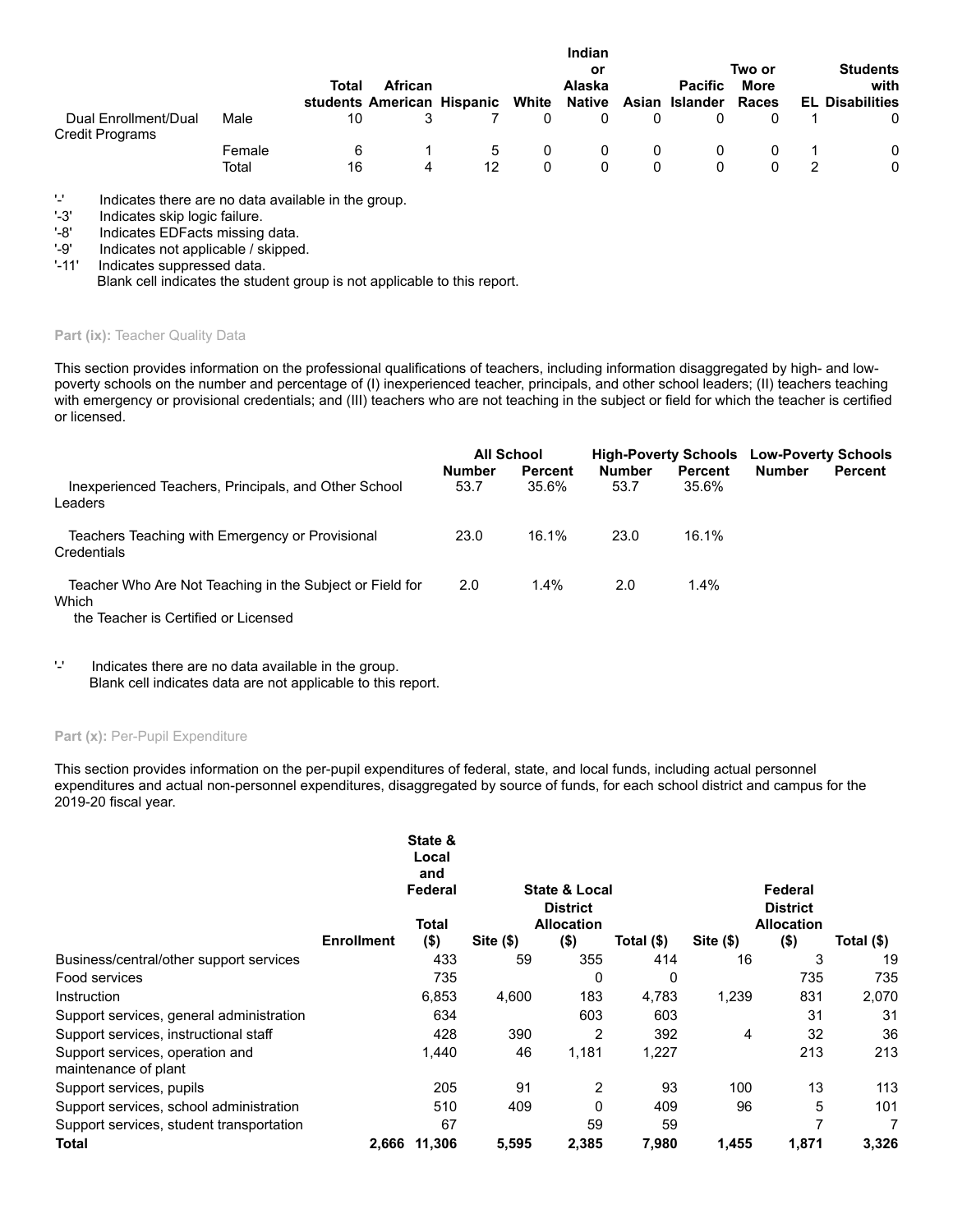|                   | State &<br>Local<br>and |          |                   |            |       |                   |            |
|-------------------|-------------------------|----------|-------------------|------------|-------|-------------------|------------|
|                   | Federal                 |          | State & Local     |            |       | Federal           |            |
|                   |                         |          | <b>District</b>   |            |       | <b>District</b>   |            |
|                   | Total                   |          | <b>Allocation</b> |            |       | <b>Allocation</b> |            |
| <b>Enrollment</b> | (\$)                    | Site(\$) | (\$)              | Total (\$) | Site( | (\$)              | Total (\$) |

#### [Campus Level PPE Summary Report](https://rptsvr1.tea.texas.gov/cgi/sas/broker?_service=marykay&year4=2019&year2=19&_debug=0&single=N&title=2019-20+Federal+Report+Card&_program=perfrept.perfmast.sas&prgopt=2020%2Ffrc%2Freport_card_link.sas&ptype=H&level=district&search=distnum&namenum=070801)

Blank cell indicates there are no data available in the group. Due to rounding, numbers may not add up precisely to the totals.

# **Part (xi):** STAAR Alternate 2 Participation

This section provides information on the number and percentage of students with the most significant cognitive disabilities who take STAAR Alternate 2, by grade and subject for the 2019-20 school year.

*Due to the impact of COVID-19, the USDE waived reporting requirements in Section 1111(h)(1)(C)(xi) (number and percentage of students with the most significant cognitive disabilities taking an alternate assessment) for the 2019-20 school year.*

#### Part (xii): Statewide National Assessment of Educational Progress (NAEP)

This section provides results on the state academic assessments in reading and mathematics in grades 4 and 8 of the 2019 National Assessment of Educational Progress, compared to the national average of such results.

## **State Level: 2019 Percentages at NAEP Achievement Levels**

|         |                |                                   |           |               | % At or Above |              | % At or Above     |           |                |                |
|---------|----------------|-----------------------------------|-----------|---------------|---------------|--------------|-------------------|-----------|----------------|----------------|
|         |                |                                   |           | % Below Basic |               | <b>Basic</b> | <b>Proficient</b> |           | % At Advanced  |                |
| Grade   | <b>Subject</b> | <b>Student Group</b>              | <b>TX</b> | <b>US</b>     | <b>TX</b>     | <b>US</b>    | <b>TX</b>         | <b>US</b> | <b>TX</b>      | <b>US</b>      |
| Grade 4 | Reading        | Overall                           | 39        | 34            | 61            | 66           | 30                | 35        | 7              | 9              |
|         |                | <b>Black</b>                      | 52        | 52            | 48            | 48           | 16                | 18        | 2              | 3              |
|         |                | Hispanic                          | 48        | 45            | 52            | 55           | 21                | 23        | 3              | 4              |
|         |                | White                             | 22        | 23            | 78            | 77           | 48                | 45        | 12             | 12             |
|         |                | American Indian                   | $\star$   | 50            | $\star$       | 50           | $\star$           | 19        | $\star$        | 3              |
|         |                | Asian                             | 11        | 18            | 89            | 82           | 65                | 57        | 25             | 22             |
|         |                | Pacific Islander                  | $\star$   | 42            | $\star$       | 58           | $\star$           | 25        | $\star$        | 4              |
|         |                | Two or More Races                 | 26        | 28            | 74            | 72           | 38                | 40        | 6              | 11             |
|         |                | Econ Disadv                       | 50        | 47            | 50            | 53           | 19                | 21        | 3              | 3              |
|         |                | <b>Students with Disabilities</b> | 79        | 73            | 21            | 27           | 8                 | 10        | 1              | $\overline{c}$ |
|         |                | English Language                  | 61        | 65            | 39            | 35           | 12                | 10        | $\overline{c}$ | 1              |
|         |                | Learners                          |           |               |               |              |                   |           |                |                |
|         | Mathematics    | Overall                           | 16        | 19            | 84            | 81           | 44                | 41        | 9              | 9              |
|         |                | <b>Black</b>                      | 24        | 35            | 76            | 65           | 32                | 20        | 3              | 2              |
|         |                | Hispanic                          | 19        | 27            | 81            | 73           | 35                | 28        | $\overline{4}$ | 3              |
|         |                | White                             | 8         | 11            | 92            | 89           | 59                | 52        | 16             | 12             |
|         |                | American Indian                   | $\star$   | 33            | $\star$       | 67           | $\star$           | 24        | $\star$        | 4              |
|         |                | Asian                             | 4         | 7             | 96            | 93           | 82                | 69        | 45             | 28             |
|         |                | Pacific Islander                  | $\star$   | 36            | $\star$       | 64           | $\star$           | 28        | $\star$        | 6              |
|         |                | Two or More Races                 | 9         | 16            | 91            | 84           | 51                | 44        | 9              | 10             |
|         |                | <b>Econ Disadv</b>                | 21        | 29            | 79            | 71           | 32                | 26        | 3              | 3              |
|         |                | <b>Students with Disabilities</b> | 55        | 54            | 45            | 46           | 13                | 14        | 1              | 2              |
|         |                | English Language                  | 24        | 41            | 76            | 59           | 29                | 16        | $\overline{c}$ | 1              |
|         |                | Learners                          |           |               |               |              |                   |           |                |                |
| Grade 8 | Reading        | Overall                           | 33        | 27            | 67            | 73           | 25                | 34        | 2              | 4              |
|         |                | <b>Black</b>                      | 53        | 46            | 47            | 54           | 41                | 15        | n/a            | 1              |
|         |                | Hispanic                          | 38        | 37            | 62            | 63           | 19                | 22        | 1              | 2              |
|         |                | White                             | 20        | 18            | 80            | 82           | 35                | 42        | 3              | 5              |
|         |                | American Indian                   | $\star$   | 41            | $\star$       | 59           | $\star$           | 19        | $\star$        | 1              |
|         |                | Asian                             | 8         | 13            | 92            | 87           | 59                | 57        | 11             | 13             |
|         |                | Pacific Islander                  | $\star$   | 37            | $\star$       | 63           | $\star$           | 25        | $\star$        | 2              |
|         |                | Two or More Races                 | 26        | 24            | 74            | 76           | 25                | 37        | 1              | 5              |